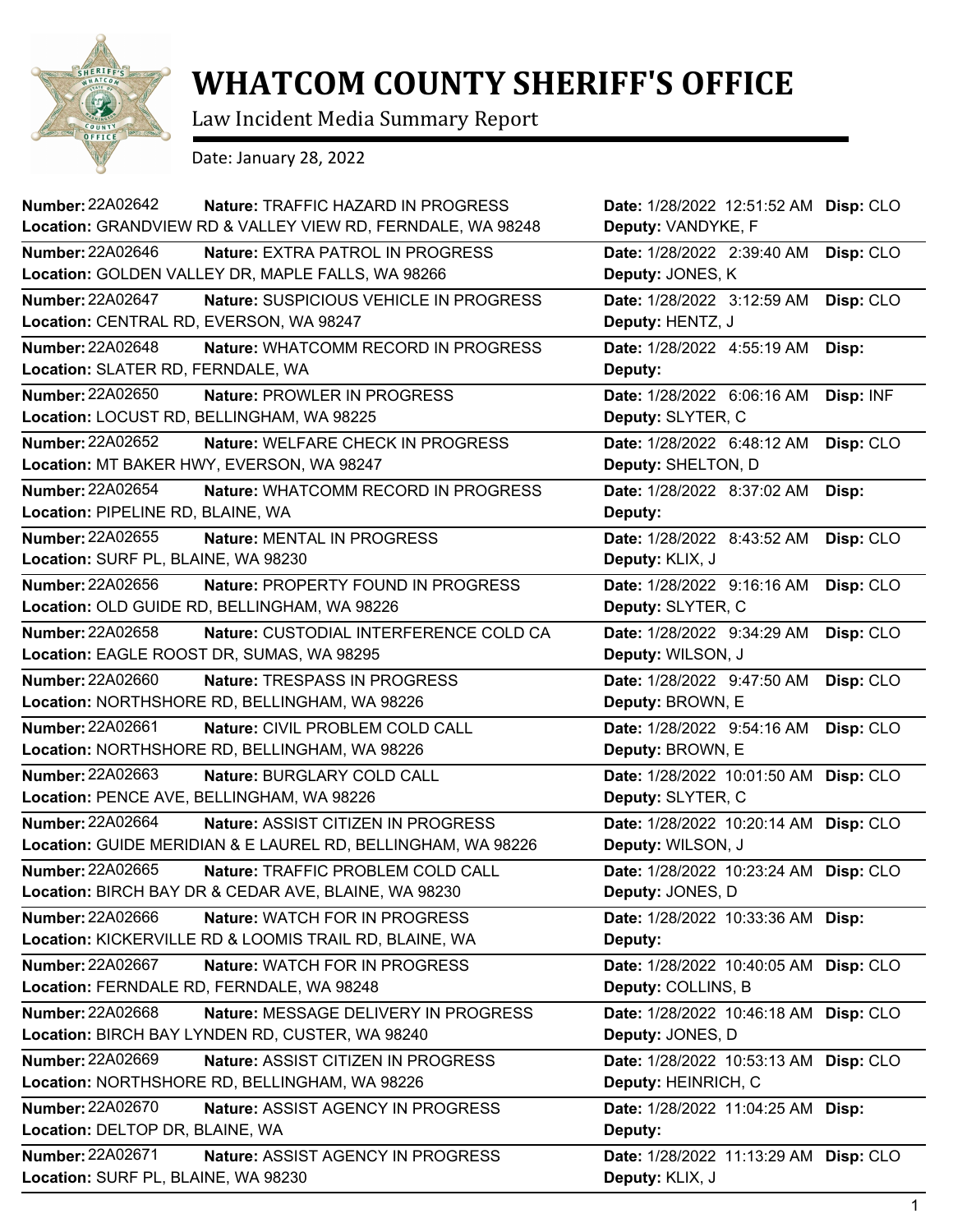| Number: 22A02672<br>Location: DEMING RD, DEMING, WA 98244 | <b>Nature: ASSIST AGENCY IN PROGRESS</b>                                            |         | Date: 1/28/2022 11:46:45 AM Disp: CLO<br>Deputy: BROWN, E   |           |
|-----------------------------------------------------------|-------------------------------------------------------------------------------------|---------|-------------------------------------------------------------|-----------|
|                                                           |                                                                                     |         |                                                             |           |
| <b>Number: 22A02674</b>                                   | Nature: DOMESTIC PHYSICAL IN PROGRESS<br>Location: ALDRICH RD, BELLINGHAM, WA 98226 |         | Date: 1/28/2022 11:52:26 AM Disp: CLO<br>Deputy: SHELTON, D |           |
| Number: 22A02676                                          | Nature: MENTAL COLD CALL                                                            |         | Date: 1/28/2022 1:09:19 PM                                  | Disp: CLO |
|                                                           | Location: NORTHWEST DR, BELLINGHAM, WA 98226                                        |         | Deputy: KLIX, J                                             |           |
| <b>Number: 22A02677</b>                                   | Nature: VEHICLE PROWL COLD CALL<br>Location: WILLIAMSON WAY, BELLINGHAM, WA 98226   |         | Date: 1/28/2022 11:00:43 AM Disp: CLO<br>Deputy: BOYD, M    |           |
| Number: 22A02678                                          | Nature: SUSPICIOUS CIRCUMSTANCES COLD                                               |         | Date: 1/28/2022 1:41:31 PM Disp:                            |           |
| Location: LOUISE VIEW DR, BELLINGHAM, WA                  |                                                                                     |         | Deputy:                                                     |           |
| Number: 22A02679                                          | Nature: ASSAULT SIMPLE IN PROGRESS                                                  |         | Date: 1/28/2022 1:46:15 PM                                  | Disp: INF |
|                                                           | Location: LATTIMORE RD, FERNDALE, WA 98248                                          |         | Deputy: SLYTER, C                                           |           |
| <b>Number: 22A02680</b>                                   | Nature: TRAFFIC STOP                                                                |         | Date: 1/28/2022 2:01:11 PM                                  | Disp: CAA |
|                                                           | Location: MP 246 INTERSTATE 5, BELLINGHAM, WA 98229                                 |         | Deputy: JAMES, J                                            |           |
| Arrested: STREGE, ROBERT E.                               |                                                                                     | Age: 65 |                                                             |           |
|                                                           | <b>Offenses: Driving While License Susp</b>                                         |         |                                                             |           |
| Number: 22A02681                                          | Nature: REFER TO OTHER AGENCY IN PROGR                                              |         | Date: 1/28/2022 2:06:45 PM                                  | Disp:     |
|                                                           | Location: E SMITH RD & NOON RD, BELLINGHAM, WA                                      |         | Deputy:                                                     |           |
| <b>Number: 22A02684</b>                                   | Nature: WATCH FOR IN PROGRESS                                                       |         | Date: 1/28/2022 2:24:57 PM                                  | Disp:     |
| Location: NIELSEN AV, FERNDALE, WA                        |                                                                                     |         | Deputy:                                                     |           |
|                                                           |                                                                                     |         |                                                             |           |
| Number: 22A02685                                          | Nature: SUSPICIOUS PERSON IN PROGRESS                                               |         | Date: 1/28/2022 2:51:43 PM                                  | Disp: CLO |
| Location: E SMITH RD, BELLINGHAM, WA 98226                |                                                                                     |         | Deputy: INGERMANN, N                                        |           |
| Number: 22A02686                                          | Nature: REFER TO WSP IN PROGRESS                                                    |         | Date: 1/28/2022 3:08:16 PM                                  | Disp:     |
| Location: E BADGER RD & BENDER RD, WA                     |                                                                                     |         | Deputy:                                                     |           |
| Number: 22A02688                                          | Nature: JUVENILE PROBLEM IN PROGRESS                                                |         | Date: 1/28/2022 3:27:16 PM                                  | Disp: CLO |
| Location: W 54TH LN, BELLINGHAM, WA 98226                 |                                                                                     |         | Deputy: JAMES, J                                            |           |
| Number: 22A02689                                          | Nature: REFER TO WSP IN PROGRESS                                                    |         | Date: 1/28/2022 3:28:12 PM                                  | Disp:     |
| Location: GUIDE MERIDIAN & TEN MILE RD, WA                |                                                                                     |         | Deputy:                                                     |           |
| Number: 22A02690                                          | Nature: HANGUP (911) IN PROGRESS                                                    |         | Date: 1/28/2022 3:41:14 PM                                  | Disp: CLO |
|                                                           | Location: E LAUREL RD, BELLINGHAM, WA 98226                                         |         | Deputy: INGERMANN, N                                        |           |
| <b>Number: 22A02691</b>                                   | Nature: SENILE SUBJECT IN PROGRESS                                                  |         | Date: 1/28/2022 3:57:49 PM                                  | Disp:     |
| Location: AARON DR, LYNDEN, WA                            |                                                                                     |         | Deputy:                                                     |           |
| <b>Number: 22A02692</b>                                   | Nature: TRAFFIC STOP                                                                |         | Date: 1/28/2022 4:25:45 PM                                  | Disp: CAA |
|                                                           | Location: BENNETT DR, BELLINGHAM, WA 98225                                          |         | Deputy: JAMES, J                                            |           |
|                                                           | Arrested: RAMIREZ-PORTER, JOSE A.                                                   | Age: 39 |                                                             |           |
|                                                           | <b>Offenses: Driving While License Susp</b>                                         |         |                                                             |           |
| Number: 22A02693                                          | Nature: ASSIST AGENCY IN PROGRESS                                                   |         | Date: 1/28/2022 4:28:43 PM                                  | Disp: CLO |
| Location: MARINE DR, BELLINGHAM, WA 98225                 |                                                                                     |         | Deputy: JAMES, J                                            |           |
| <b>Number: 22A02694</b>                                   | Nature: ASSIST CITIZEN IN PROGRESS                                                  |         | Date: 1/28/2022 4:38:26 PM                                  | Disp:     |
| Location: UNICK RD, FERNDALE, WA                          |                                                                                     |         | Deputy: RATHBUN, R                                          |           |
| Number: 22A02696                                          | <b>Nature: SHOTS IN PROGRESS</b>                                                    |         | Date: 1/28/2022 5:02:52 PM                                  | Disp: CLO |
| Location: CHERRY ST, FERNDALE, WA 98248                   |                                                                                     |         | Deputy: JAMES, J                                            |           |
| <b>Number: 22A02701</b>                                   | Nature: WATCH FOR IN PROGRESS                                                       |         | Date: 1/28/2022 5:55:43 PM                                  | Disp: CLO |
|                                                           | Location: HANNEGAN RD & E POLE RD, LYNDEN, WA 98264                                 |         | Deputy: ASSINK, G                                           |           |
| <b>Number: 22A02702</b>                                   | Nature: TRAFFIC HAZARD IN PROGRESS                                                  |         | Date: 1/28/2022 6:00:32 PM                                  | Disp: CLO |
| Location: E SMITH RD, BELLINGHAM, WA 98226                |                                                                                     |         | Deputy: DOUGLAS, J                                          |           |
| <b>Number: 22A02705</b>                                   | Nature: TRAFFIC STOP                                                                |         | Date: 1/28/2022 6:17:55 PM                                  | Disp: CAA |
| Location: MARINE DR, BELLINGHAM, WA 98226                 |                                                                                     |         | Deputy: JAMES, J                                            |           |
| Arrested: TOBKIN, ROBERT J.                               |                                                                                     | Age: 61 |                                                             |           |
|                                                           | <b>Offenses: Driving While License Susp</b>                                         |         |                                                             |           |